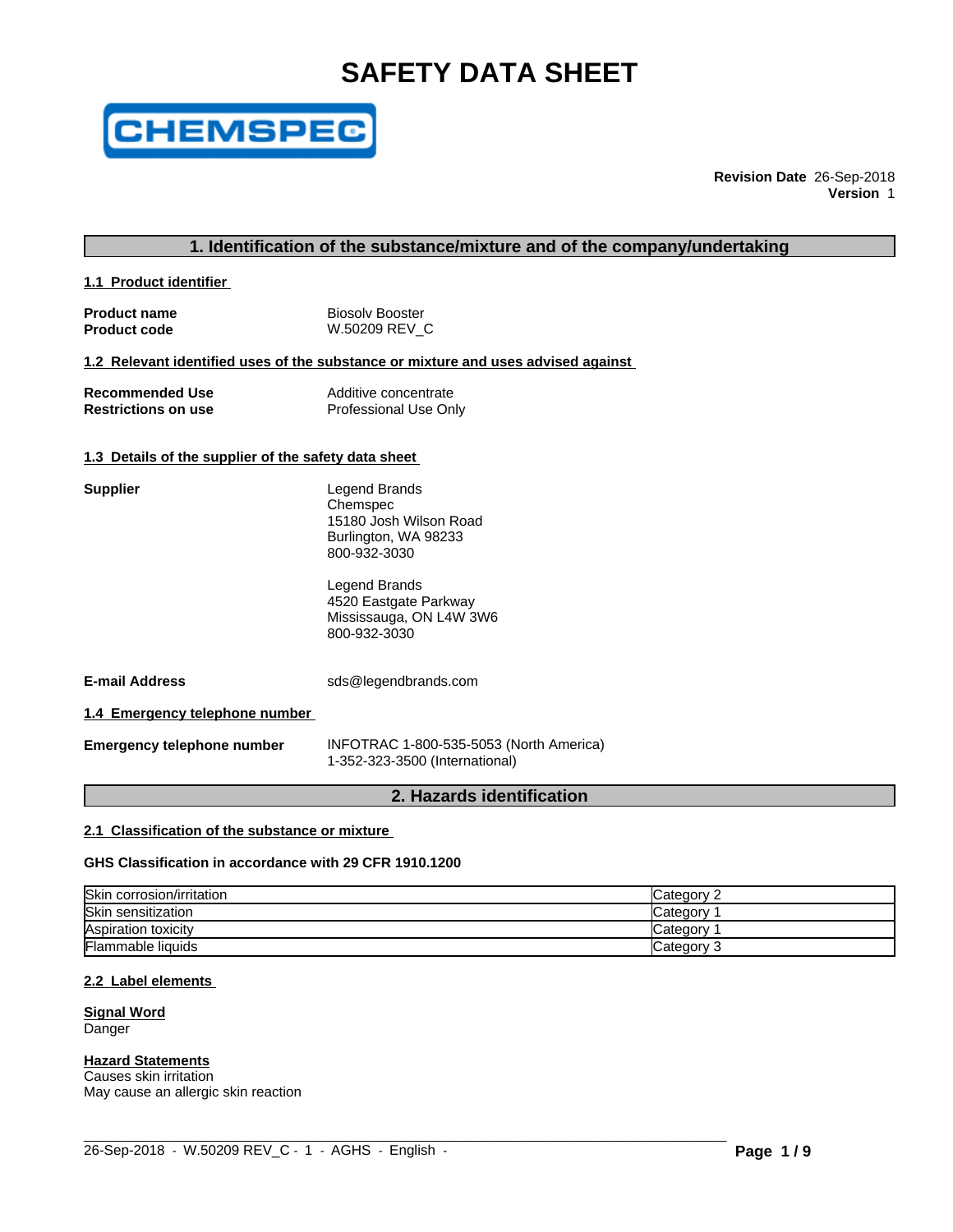May be fatal if swallowed and enters airways Flammable liquid and vapor



#### **Precautionary Statements - Prevention**

Wash face, hands and any exposed skin thoroughly after handling Avoid breathing dust/fume/gas/mist/vapors/spray Contaminated work clothing should not be allowed out of the workplace Keep away from heat/sparks/open flames/hot surfaces. - No smoking Keep container tightly closed Ground/Bond container and receiving equipment Use explosion-proof electrical/ventilating/lighting/equipment Use only non-sparking tools Take precautionary measures against static discharge Wear protective gloves/clothing and eye/face protection

If skin irritation or rash occurs: Get medical advice/attention IF ON SKIN (or hair): Take off immediately all contaminated clothing. Rinse skin with water/ shower Wash contaminated clothing before reuse IF SWALLOWED: Immediately call a POISON CENTER or doctor Do NOT induce vomiting In case of fire: Use CO2, dry chemical, or foam to extinguish

#### **Precautionary Statements - Storage**

Store locked up Store in a well-ventilated place. Keep cool

#### **Precautionary Statements - Disposal**

Dispose of contents/container to an approved waste disposal plant

# **2.3. Other Hazards Hazards not otherwise classified (HNOC)**

Not Applicable

#### **2.4 Other information**

Not Applicable

**Unknown Acute Toxicity**  $\lt$  1% of the mixture consists of ingredient(s) of unknown toxicity

# **3. Composition/Information on Ingredients**

#### **Substance Mixture**

| Chemical.<br>.<br>Name                       | ົ AS No.               | - 04<br><i>Mojobt-</i>         |
|----------------------------------------------|------------------------|--------------------------------|
| hydrotreated<br>i heavv<br>netroleum<br>Nap. | $1742 - 48 - 9$<br>771 | r c<br>$\sim$<br>юU<br>~<br>ບບ |
| D-limonene                                   | $\sim$<br>5989         | .<br>Nŀ                        |

The exact percentage (concentration) of composition has been withheld as a trade secret.

# **4. First aid measures**

 $\_$  ,  $\_$  ,  $\_$  ,  $\_$  ,  $\_$  ,  $\_$  ,  $\_$  ,  $\_$  ,  $\_$  ,  $\_$  ,  $\_$  ,  $\_$  ,  $\_$  ,  $\_$  ,  $\_$  ,  $\_$  ,  $\_$  ,  $\_$  ,  $\_$  ,  $\_$  ,  $\_$  ,  $\_$  ,  $\_$  ,  $\_$  ,  $\_$  ,  $\_$  ,  $\_$  ,  $\_$  ,  $\_$  ,  $\_$  ,  $\_$  ,  $\_$  ,  $\_$  ,  $\_$  ,  $\_$  ,  $\_$  ,  $\_$  ,

#### **4.1 Description of first-aid measures**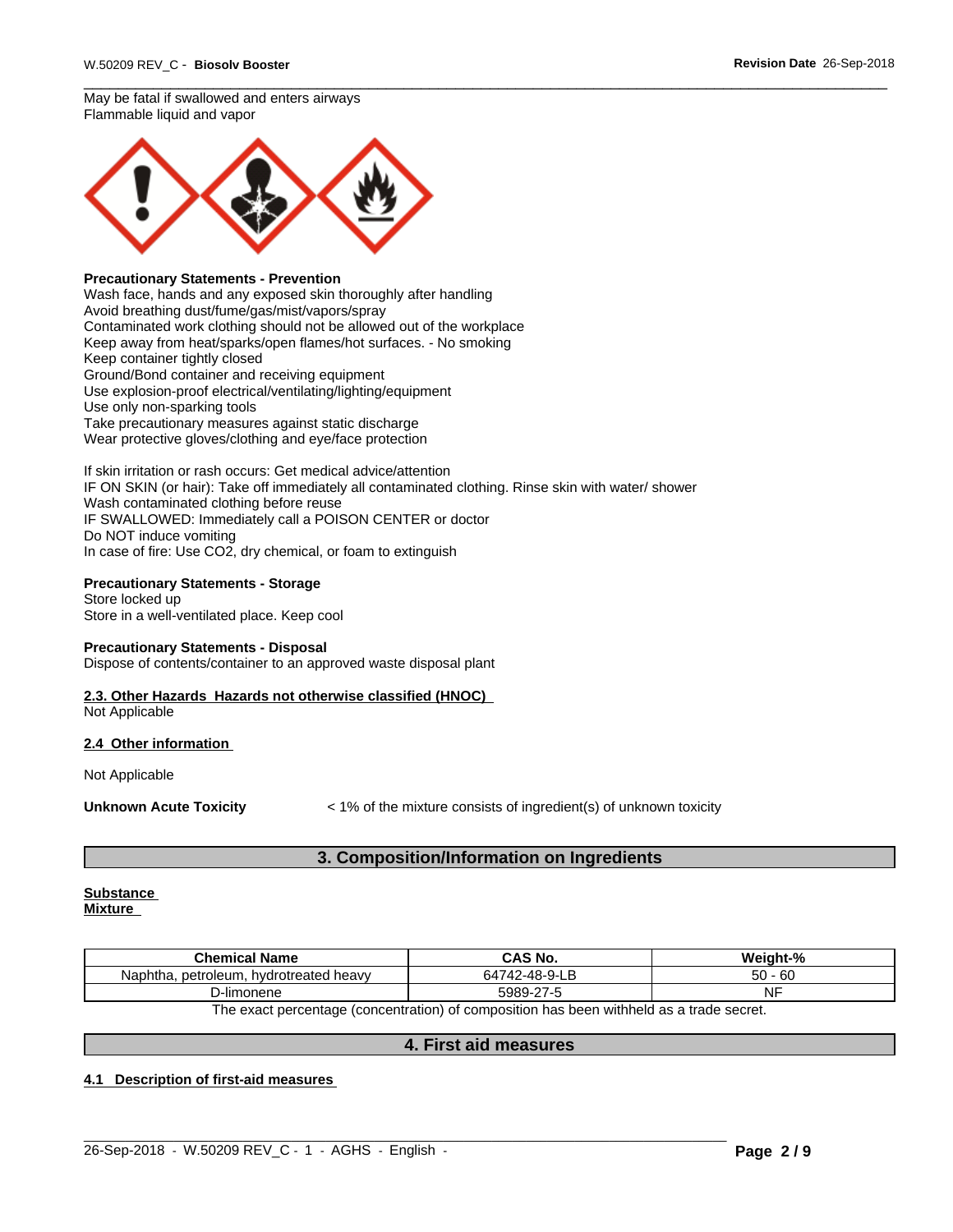| W.50209 REV C - Biosolv Booster | Revision Date 26-Sep-2018                                                                                                                                                                                                              |
|---------------------------------|----------------------------------------------------------------------------------------------------------------------------------------------------------------------------------------------------------------------------------------|
| <b>General advice</b>           | Show this safety data sheet to the doctor in attendance. When symptoms persist or in all<br>cases of doubt seek medical advice.                                                                                                        |
| Eye contact                     | Remove contact lenses, if present. Rinse immediately with plenty of water, also under the<br>eyelids, for at least 15 minutes. Call a physician if irritation develops or persists.                                                    |
| <b>Skin contact</b>             | Wash off immediately with soap and plenty of water. Remove all contaminated clothes and<br>shoes. Use a mild soap if available. Call a physician if irritation develops or persists. If skin<br>irritation persists, call a physician. |
| <b>Inhalation</b>               | Immediate medical attention is required. Move to fresh air. If not breathing, give artificial<br>respiration.                                                                                                                          |
| Ingestion                       | Gently wipe or rinse the inside of the mouth with water. Never give anything by mouth to an<br>unconscious person. Get medical attention immediately. Give small amounts of water to<br>drink.                                         |
|                                 | 4.2 Most important symptoms and effects, both acute and delayed                                                                                                                                                                        |
| <b>Symptoms</b>                 | See Section 2.2, Label Elements and/or Section 11, Toxicological effects.                                                                                                                                                              |
|                                 | 4.3 Indication of any immediate medical attention and special treatment needed                                                                                                                                                         |
| Notes to physician              | Treat symptomatically.                                                                                                                                                                                                                 |

#### **5. Fire-Fighting Measures**

#### **5.1 Extinguishing media**

#### **Suitable extinguishing media**

Carbon dioxide (CO 2). Dry powder. Alcohol-resistant foam. Water spray.

**Unsuitable Extinguishing Media** High volume water jet.

#### **5.2 Special hazards arising from the substance or mixture**

#### **Special Hazard**

Hazardous decomposition products formed under fire conditions. Flash back possible over considerable distance.

**Hazardous Combustion Products** No information available.

**Explosion Data Sensitivity to Mechanical Impact** None. **Sensitivity to Static Discharge** None.

#### **5.3 Advice for firefighters**

As in any fire, wear self-contained breathing apparatus pressure-demand, MSHA/NIOSH (approved or equivalent) and full protective gear.

# **6. Accidental Release Measures**

#### **6.1 Personal precautions, protective equipment and emergency procedures**

Use personal protective equipment. Remove all sources of ignition. Ensure adequate ventilation, especially in confined areas. Avoid contact with skin, eyes and clothing. Do not breathe vapors or spray mist.

#### **6.2 Environmental precautions**

Prevent further leakage or spillage if safe to do so. Prevent product from entering drains. Do not allow material to contaminate ground water system.

 $\_$  ,  $\_$  ,  $\_$  ,  $\_$  ,  $\_$  ,  $\_$  ,  $\_$  ,  $\_$  ,  $\_$  ,  $\_$  ,  $\_$  ,  $\_$  ,  $\_$  ,  $\_$  ,  $\_$  ,  $\_$  ,  $\_$  ,  $\_$  ,  $\_$  ,  $\_$  ,  $\_$  ,  $\_$  ,  $\_$  ,  $\_$  ,  $\_$  ,  $\_$  ,  $\_$  ,  $\_$  ,  $\_$  ,  $\_$  ,  $\_$  ,  $\_$  ,  $\_$  ,  $\_$  ,  $\_$  ,  $\_$  ,  $\_$  ,

#### **6.3 Methods and materials for containment and cleaning up**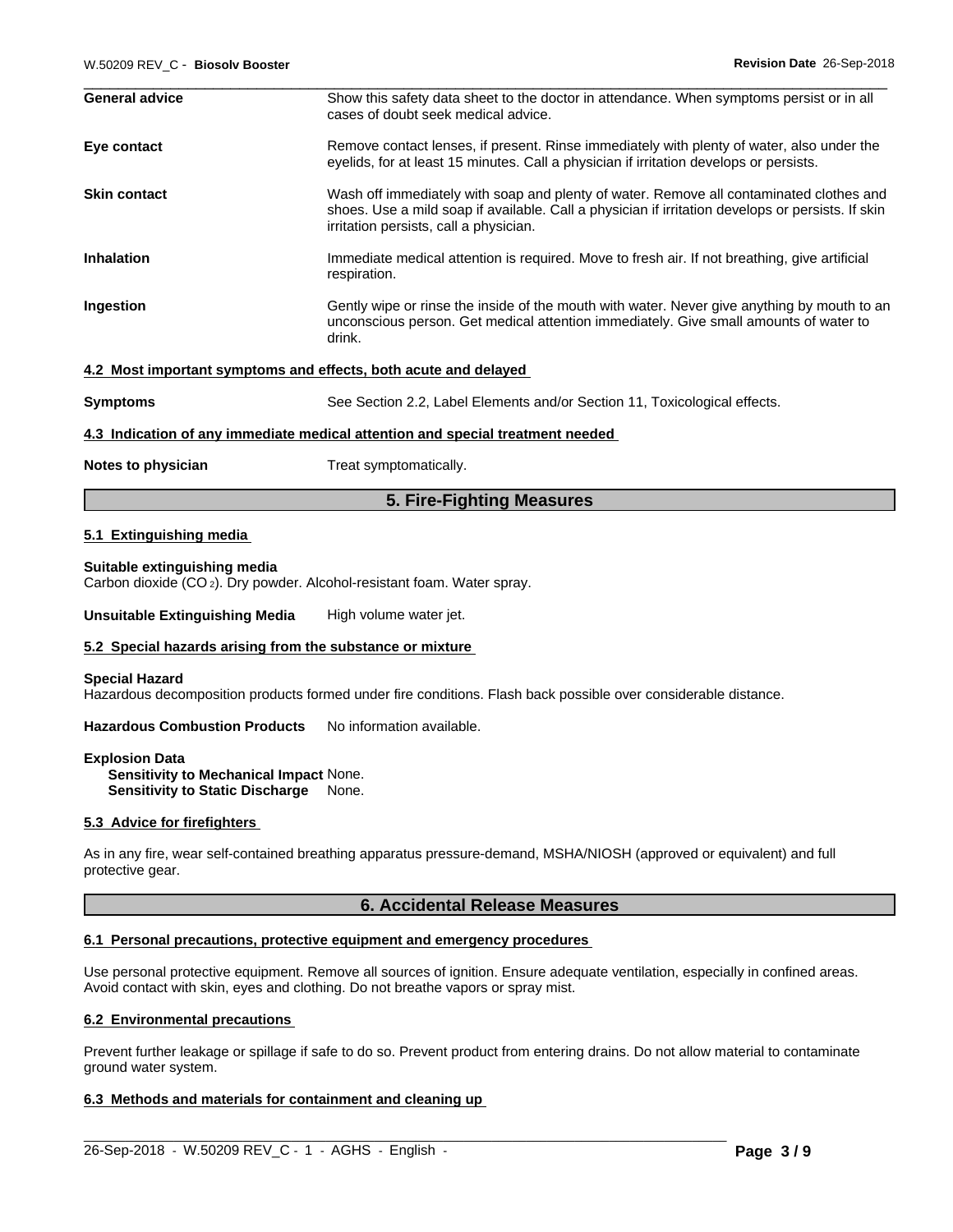| <b>Methods for Containment</b> | Prevent further leakage or spillage if safe to do so. |
|--------------------------------|-------------------------------------------------------|
| Methods for cleaning up        | Pick up and transfer to properly labeled containers.  |

# **7. Handling and storage and storage and storage and storage and storage and storage and storage and storage and storage and storage and storage and storage and storage and storage and storage and storage and storage and s**

### **7.1 Precautions for safe handling**

# **8.1 Exposure Guidelines**

### **8.2 Appropriate engineering controls**

| <b>Engineering Measures</b> | Ensure adequate ventilation, especially in confined areas. |
|-----------------------------|------------------------------------------------------------|
|-----------------------------|------------------------------------------------------------|

# **8.3 Individual protection measures, such as personal protective equipment**

| <b>Eye/Face Protection</b>    | Safety glasses with side-shields.                                        |
|-------------------------------|--------------------------------------------------------------------------|
| Skin and body protection      | Long sleeved clothing. Rubber or plastic apron.                          |
| <b>Respiratory protection</b> | In case of insufficient ventilation wear suitable respiratory equipment. |
| <b>Hygiene measures</b>       | See section 7 for more information                                       |

 $\_$  ,  $\_$  ,  $\_$  ,  $\_$  ,  $\_$  ,  $\_$  ,  $\_$  ,  $\_$  ,  $\_$  ,  $\_$  ,  $\_$  ,  $\_$  ,  $\_$  ,  $\_$  ,  $\_$  ,  $\_$  ,  $\_$  ,  $\_$  ,  $\_$  ,  $\_$  ,  $\_$  ,  $\_$  ,  $\_$  ,  $\_$  ,  $\_$  ,  $\_$  ,  $\_$  ,  $\_$  ,  $\_$  ,  $\_$  ,  $\_$  ,  $\_$  ,  $\_$  ,  $\_$  ,  $\_$  ,  $\_$  ,  $\_$  ,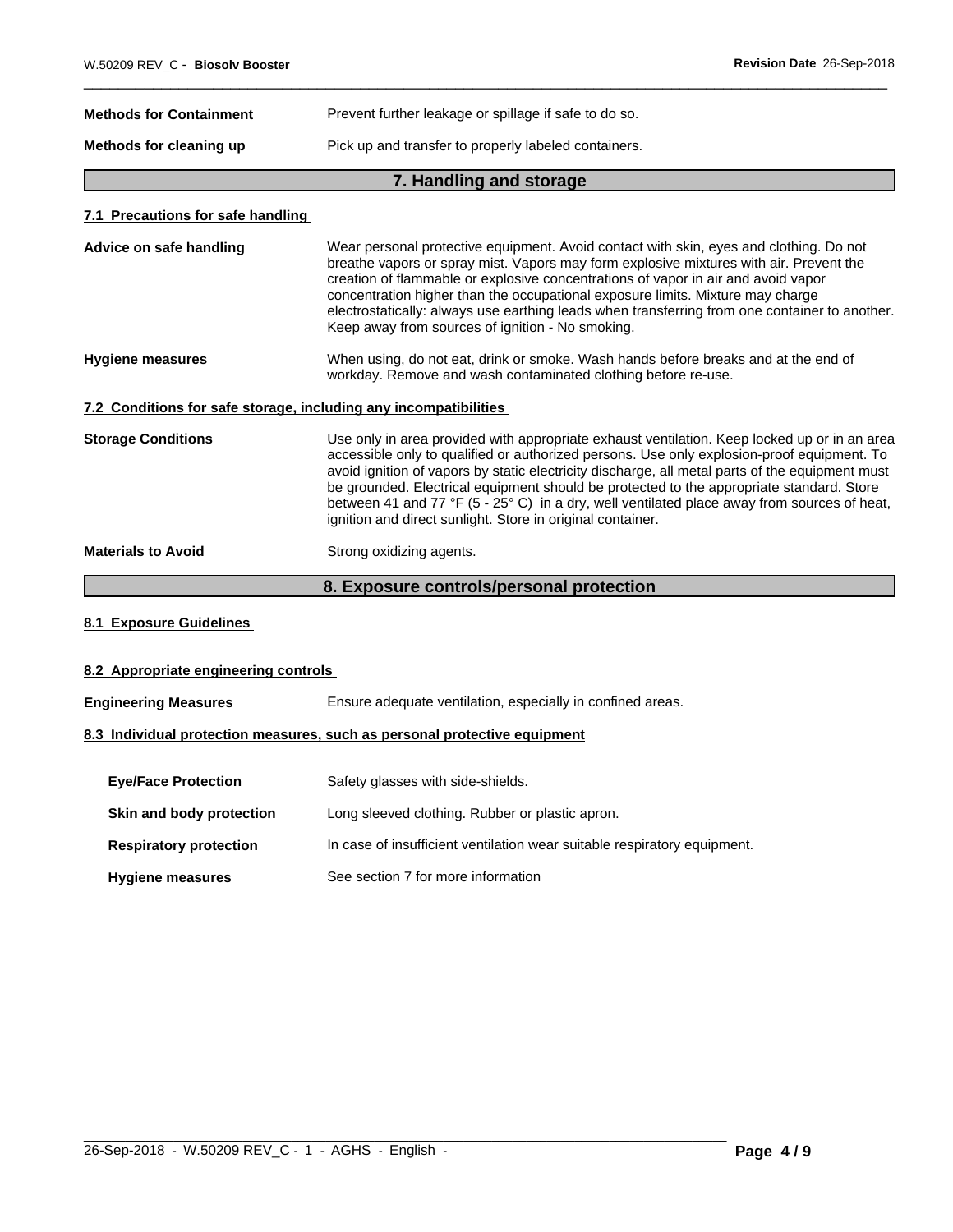# **9. Physical and chemical properties**

# **9.1 Information on basic physical and chemical properties**

| <b>Physical state</b><br>Appearance                          | Liquid<br>Clear liquid | <b>Color</b>             | Orange                   |
|--------------------------------------------------------------|------------------------|--------------------------|--------------------------|
|                                                              |                        |                          |                          |
| Odor                                                         | orange                 | <b>Odor Threshold</b>    | No information available |
|                                                              | Values                 | Remarks • Methods        |                          |
| <b>Property</b><br>рH                                        |                        | Not Applicable           |                          |
| <b>Melting/freezing point</b>                                |                        | No information available |                          |
| <b>Boiling point/boiling range</b>                           | 176 °C / 349 °F        |                          |                          |
| <b>Flash Point</b>                                           | 52 °C / 126 °F         |                          |                          |
| <b>Evaporation rate</b>                                      | No data available      |                          |                          |
| Flammability (solid, gas)                                    |                        | No information available |                          |
| <b>Flammability Limits in Air</b>                            |                        |                          |                          |
| upper flammability limit                                     |                        | No information available |                          |
| lower flammability limit                                     |                        | No information available |                          |
| Vapor pressure                                               |                        | No information available |                          |
| Vapor density                                                |                        | No information available |                          |
| <b>Specific Gravity</b>                                      | 0.8                    |                          |                          |
| <b>Water solubility</b>                                      | Miscible with water    | No information available |                          |
| Solubility in other solvents<br><b>Partition coefficient</b> |                        | No information available |                          |
| <b>Autoignition temperature</b>                              |                        | No information available |                          |
| <b>Decomposition temperature</b>                             |                        | No information available |                          |
| <b>Viscosity, kinematic</b>                                  |                        | No information available |                          |
| Viscosity, dynamic                                           |                        | No information available |                          |
| <b>Explosive properties</b>                                  |                        | No information available |                          |
| <b>Oxidizing Properties</b>                                  |                        | No information available |                          |
| 9.2 Other information                                        |                        |                          |                          |

# **Volatile organic compounds (VOC)** 304 g/L **content**

# **10. Stability and Reactivity**

 $\_$  ,  $\_$  ,  $\_$  ,  $\_$  ,  $\_$  ,  $\_$  ,  $\_$  ,  $\_$  ,  $\_$  ,  $\_$  ,  $\_$  ,  $\_$  ,  $\_$  ,  $\_$  ,  $\_$  ,  $\_$  ,  $\_$  ,  $\_$  ,  $\_$  ,  $\_$  ,  $\_$  ,  $\_$  ,  $\_$  ,  $\_$  ,  $\_$  ,  $\_$  ,  $\_$  ,  $\_$  ,  $\_$  ,  $\_$  ,  $\_$  ,  $\_$  ,  $\_$  ,  $\_$  ,  $\_$  ,  $\_$  ,  $\_$  ,

# **10.1 Reactivity**

No data available

## **10.2 Chemical stability**

Stable under recommended storage conditions Risk of ignition

#### **10.3 Possibility of hazardous reactions**

None under normal processing.

#### **10.4 Conditions to Avoid**

Direct sources of heat.

#### **10.5 Incompatible Materials**

Strong oxidizing agents.

# **10.6 Hazardous Decomposition Products**

Carbon dioxide (CO2), carbon monoxide (CO), oxides of nitrogen (NOx), dense black smoke.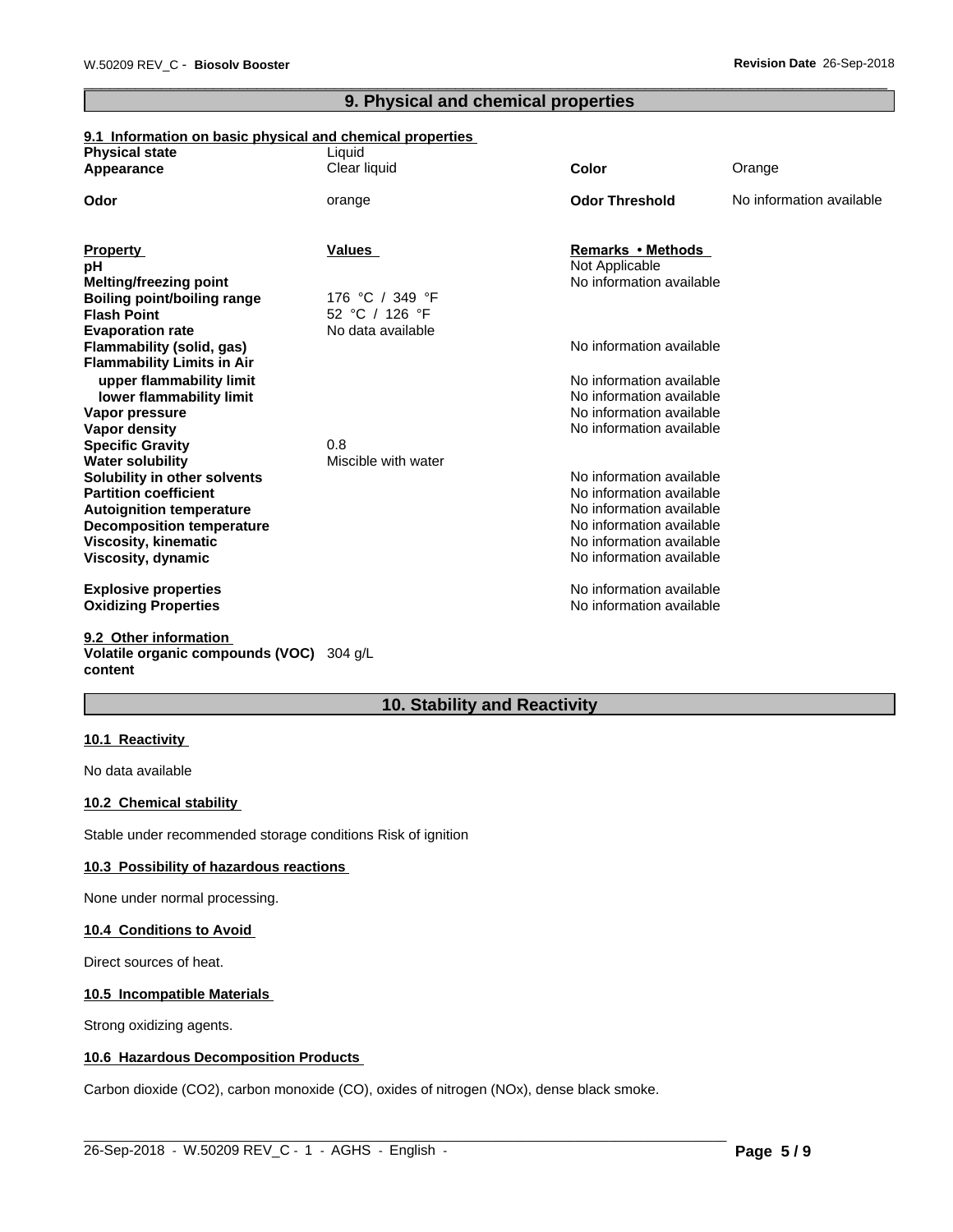# **11. Toxicological information**

# **11.1 Acute toxicity**

#### **Numerical measures of toxicity: Product Information**

#### **The following values are calculated based on chapter 3.1 of the GHS document**

| Unknown Acute Toxicity | $\leq$ 1% of the mixture consists of ingredient(s) of unknown toxicity |  |  |
|------------------------|------------------------------------------------------------------------|--|--|
| Oral LD50              | 4,155.00 mg/kg                                                         |  |  |
| <b>Dermal LD50</b>     | 3,039.00 mg/kg                                                         |  |  |
| LC50 (Dust/Mist)       | 15.62 mg/l                                                             |  |  |
| LC50 (Vapor)           | 62.00 mg/l                                                             |  |  |

#### **Numerical measures of toxicity: Component Information**

| <b>Chemical Name</b>             | LD50 Oral        | <b>LD50 Dermal</b>       | <b>LC50 Inhalation</b> |
|----------------------------------|------------------|--------------------------|------------------------|
| Naphtha, petroleum, hydrotreated | 5000 mg/kg (Rat) | $>$ 3160 mg/kg (Rabbit)  |                        |
| heavv                            |                  |                          |                        |
| 64742-48-9-LB                    |                  |                          |                        |
| D-limonene                       | 4400 mg/kg (Rat) | (Rabbit)<br>$>$ 5 g/kg ( |                        |
| 5989-27-5                        |                  |                          |                        |

#### **11.2 Information on toxicologicaleffects**

# **Skin corrosion/irritation**

Product Information • No information available

Component Information

• No information available

#### **Serious eye damage/eye irritation**

Product Information • No information available Component Information • No information available

#### **Respiratory or skin sensitization**

Product Information • No information available Component Information • No information available

#### **Germ cell mutagenicity**

Product Information

• No information available Component Information

• No information available

# **Carcinogenicity**

Product Information • The table below indicates whether each agency has listed any ingredient as a carcinogen Component Information • Contains a known or suspected carcinogen

# **Reproductive toxicity**

Product Information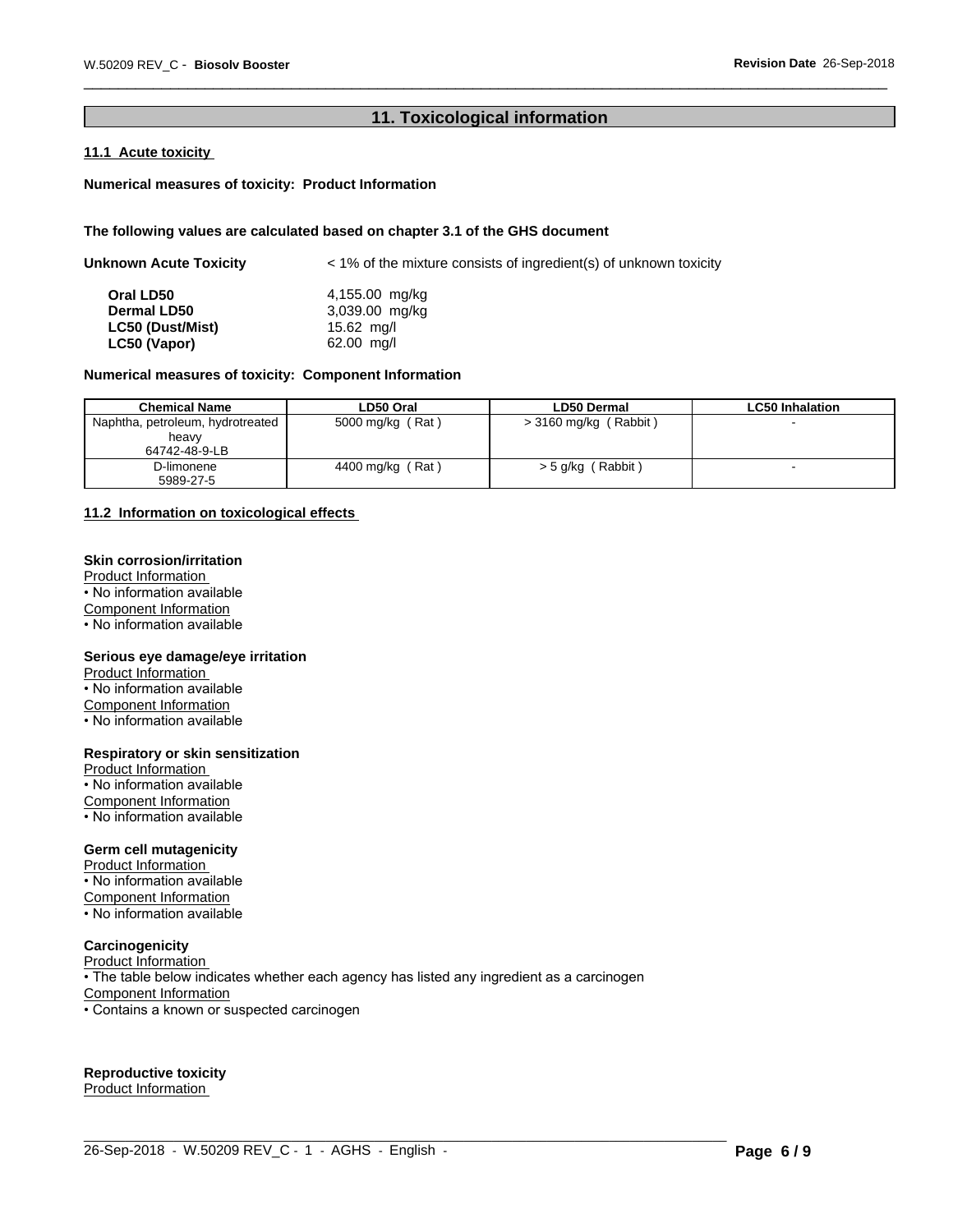• No information available

**STOT - single exposure** No information available

#### **STOT - repeated exposure** No information available

#### **Other adverse effects**

Product Information • No information available Component Information • No information available

#### **Aspiration hazard**

Product Information • Risk of serious damage to the lungs (by aspiration) Component Information • No information available

# **12. Ecological information**

#### **12.1 Toxicity**

**Ecotoxicity No information available** 

6.23 % of the mixture consists of components(s) of unknown hazards to the aquatic environment

#### **Ecotoxicity effects**

| <b>Chemical Name</b>             | <b>Toxicity to algae</b> | <b>Toxicity to fish</b>                                             | Toxicity to daphnia and other<br>aquatic invertebrates |
|----------------------------------|--------------------------|---------------------------------------------------------------------|--------------------------------------------------------|
| Naphtha, petroleum, hydrotreated |                          | LC50: 96 h Pimephales promelas                                      |                                                        |
| heavv<br>64742-48-9-LB           |                          | 2200 mg/L                                                           |                                                        |
| D-limonene                       |                          | LC50: 96 h Pimephales promelas                                      |                                                        |
| 5989-27-5                        |                          | $0.619 - 0.796$ mg/L flow-through<br>LC50: 96 h Oncorhynchus mykiss |                                                        |
|                                  |                          | $35 \text{ ma/L}$                                                   |                                                        |

#### **12.2 Persistence and degradability**

No information available.

# **12.3 Bioaccumulative potential**

Discharge into the environment must be avoided

#### **12.4 Mobility in soil**

No information available.

#### **12.5 Other adverse effects**

No information available

### **13. Disposal Considerations**

# **13.1 Waste treatment methods**

This material, as supplied, is not a hazardous waste according to Federal regulations (40 CFR 261). This material could become a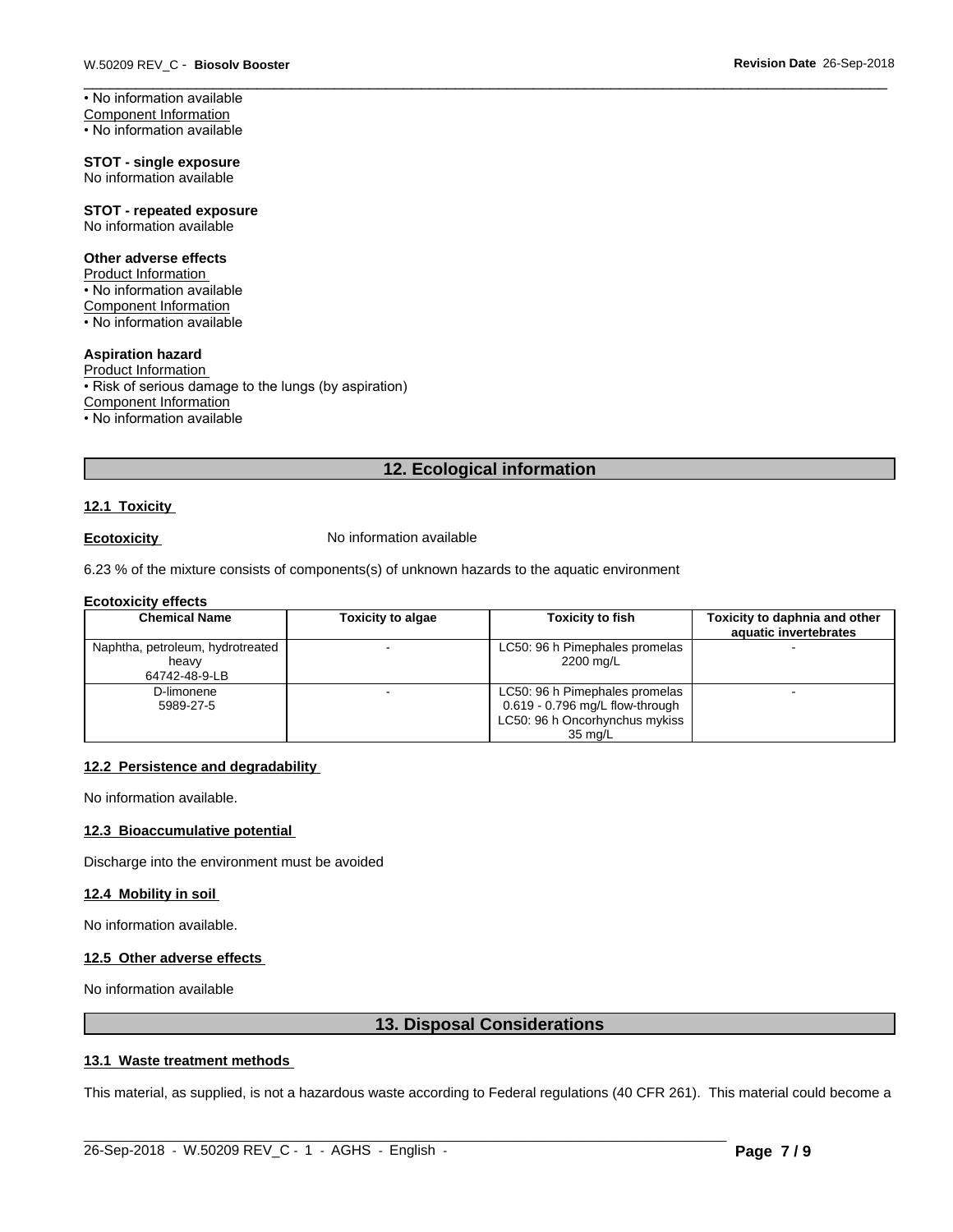hazardous waste if it is mixed with or otherwise comes in contact with a hazardous waste, if chemical additions are made to this material, or if the material is processed or otherwise altered. Consult 40 CFR 261 to determine whether the altered material is a hazardous waste. Consult the appropriate state, regional, or local regulations for additional requirements.

#### **14. Transport Information**

| <b>DOT</b><br><b>Marine Pollutant</b> | Not regulated<br>Note: According to 49 CFR $\S173.150(f)(1)$ , this material was reclassified as a combustible<br>liquid. This provision does not apply to transportation by vessel or aircraft, except where<br>other means of transportation is impractical<br>This product contains a chemical which is listed as a marine pollutant according to DOT |
|---------------------------------------|----------------------------------------------------------------------------------------------------------------------------------------------------------------------------------------------------------------------------------------------------------------------------------------------------------------------------------------------------------|
| <b>MEX</b>                            |                                                                                                                                                                                                                                                                                                                                                          |
| <b>IMDG</b>                           |                                                                                                                                                                                                                                                                                                                                                          |
| Proper shipping name                  | Limited quantity Flammable Liquid, N.O.S. (D'LIMONENE)                                                                                                                                                                                                                                                                                                   |
| <b>Hazard class</b>                   | 3                                                                                                                                                                                                                                                                                                                                                        |
| <b>UN</b>                             | 1993                                                                                                                                                                                                                                                                                                                                                     |
| <b>Packing Group</b>                  | Ш                                                                                                                                                                                                                                                                                                                                                        |
| <b>Marine pollutant</b>               | This product contains a chemical which is listed as a marine pollutant according to<br><b>IMDG/IMO</b>                                                                                                                                                                                                                                                   |
| <b>IATA</b>                           | Air transport is not recommended.                                                                                                                                                                                                                                                                                                                        |
| <b>UN</b>                             | Air transportation is not recommended.                                                                                                                                                                                                                                                                                                                   |
| Proper shipping name                  |                                                                                                                                                                                                                                                                                                                                                          |
| <b>Hazard class</b>                   |                                                                                                                                                                                                                                                                                                                                                          |
| <b>Packing Group</b>                  |                                                                                                                                                                                                                                                                                                                                                          |
| <b>Special Provisions</b>             |                                                                                                                                                                                                                                                                                                                                                          |

# **15. Regulatory information**

#### **15.1 International Inventories**

| <b>TSCA</b><br><b>DSL</b><br><b>EINECS/ELINCS</b> | Complies<br>Complies<br>Complies |  |
|---------------------------------------------------|----------------------------------|--|
| <b>ENCS</b>                                       | -                                |  |
| <b>IECSC</b>                                      | -                                |  |
| <b>KECL</b>                                       |                                  |  |
| <b>PICCS</b>                                      |                                  |  |
| <b>AICS</b>                                       | -                                |  |
| <b>NZIOC</b>                                      |                                  |  |

 **TSCA** - United States Toxic Substances Control Act Section 8(b) Inventory

 **DSL** - Canadian Domestic Substances List

 **EINECS/ELINCS** - European Inventory of Existing Chemical Substances/European List of Notified Chemical Substances

 **PICCS** - Philippines Inventory of Chemicals and Chemical Substances

 **ENCS** - Japan Existing and New Chemical Substances

 **IECSC** - China Inventory of Existing Chemical Substances

 **KECL** - Korean Existing and Evaluated Chemical Substances

 **PICCS** - Philippines Inventory of Chemicals and Chemical Substances

 **AICS** - Australian Inventory of Chemical Substances

 **NZIoC** - New Zealand Inventory of Chemicals

# **15.2 U.S. Federal Regulations**

#### **SARA 313**

Section 313 of Title III of the Superfund Amendments and Reauthorization Act of 1986 (SARA). This product does not contain any chemicals which are subject to the reporting requirements of the Act and Title 40 of the Code of Federal Regulations, Part 372

 $\_$  ,  $\_$  ,  $\_$  ,  $\_$  ,  $\_$  ,  $\_$  ,  $\_$  ,  $\_$  ,  $\_$  ,  $\_$  ,  $\_$  ,  $\_$  ,  $\_$  ,  $\_$  ,  $\_$  ,  $\_$  ,  $\_$  ,  $\_$  ,  $\_$  ,  $\_$  ,  $\_$  ,  $\_$  ,  $\_$  ,  $\_$  ,  $\_$  ,  $\_$  ,  $\_$  ,  $\_$  ,  $\_$  ,  $\_$  ,  $\_$  ,  $\_$  ,  $\_$  ,  $\_$  ,  $\_$  ,  $\_$  ,  $\_$  ,